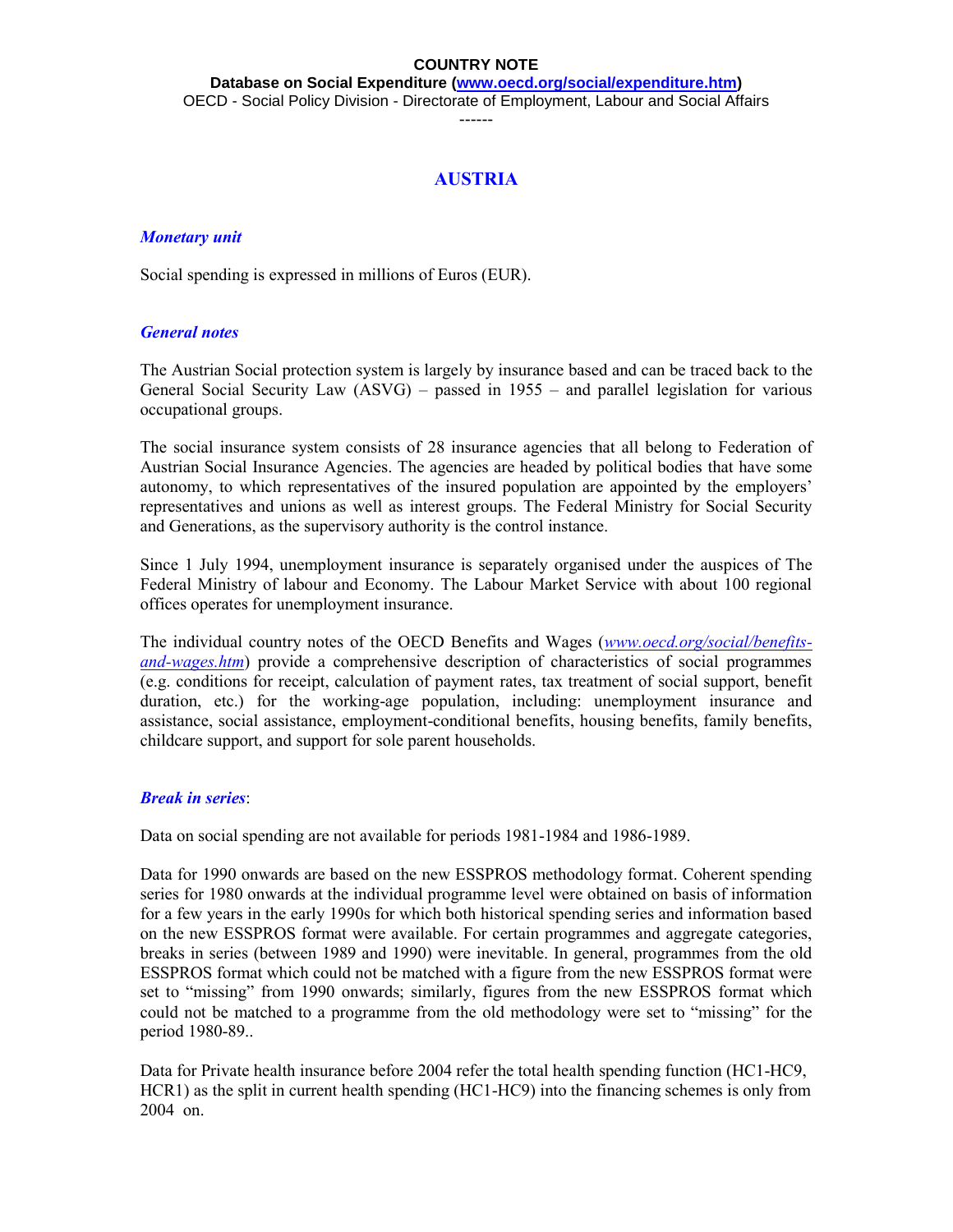**Database on Social Expenditure [\(www.oecd.org/social/expenditure.htm\)](http://www.oecd.org/social/expenditure.htm)** OECD - Social Policy Division - Directorate of Employment, Labour and Social Affairs

------

*Secretariat estimates:* 

### *Sources*

**1980, 1985, 1990 onwards** Data provided by EUROSTAT (ESSPROS database), except for:

**1980, 1985, 1990 onwards** 4. Health: OECD Statistics (*[www.oecd.org/health/healthdata](http://www.oecd.org/health/healthdata)*) **1998 onwards** 5.2.1.3 Childcare (pre-primary education): OECD Education database *(*[http:///](http://)*[www.oecd.org/edu/database.htm\)](http://)*.

**1985, 1990 onwards** 6. ALMP: OECD Labour Market Policy database. (See Table "Passage from ESSPROS to SOCX" next page).

# *Background information*

European Social Statistics, Social Protection, ESSPROS qualitative information <https://ec.europa.eu/eurostat/web/social-protection/data/qualitative-information>

MISSOC, Mutual information system on social protection in the Member states of the European Union and of the European Economic Area

[\(http://ec.europa.eu/social/main.jsp?catId=815&langId=en\)](http://ec.europa.eu/social/main.jsp?catId=815&langId=en)

"*The Austrian welfare system: a survey of social security systems*", Federal Ministry of Labour, Health and Social Affairs, Vienna, 1998.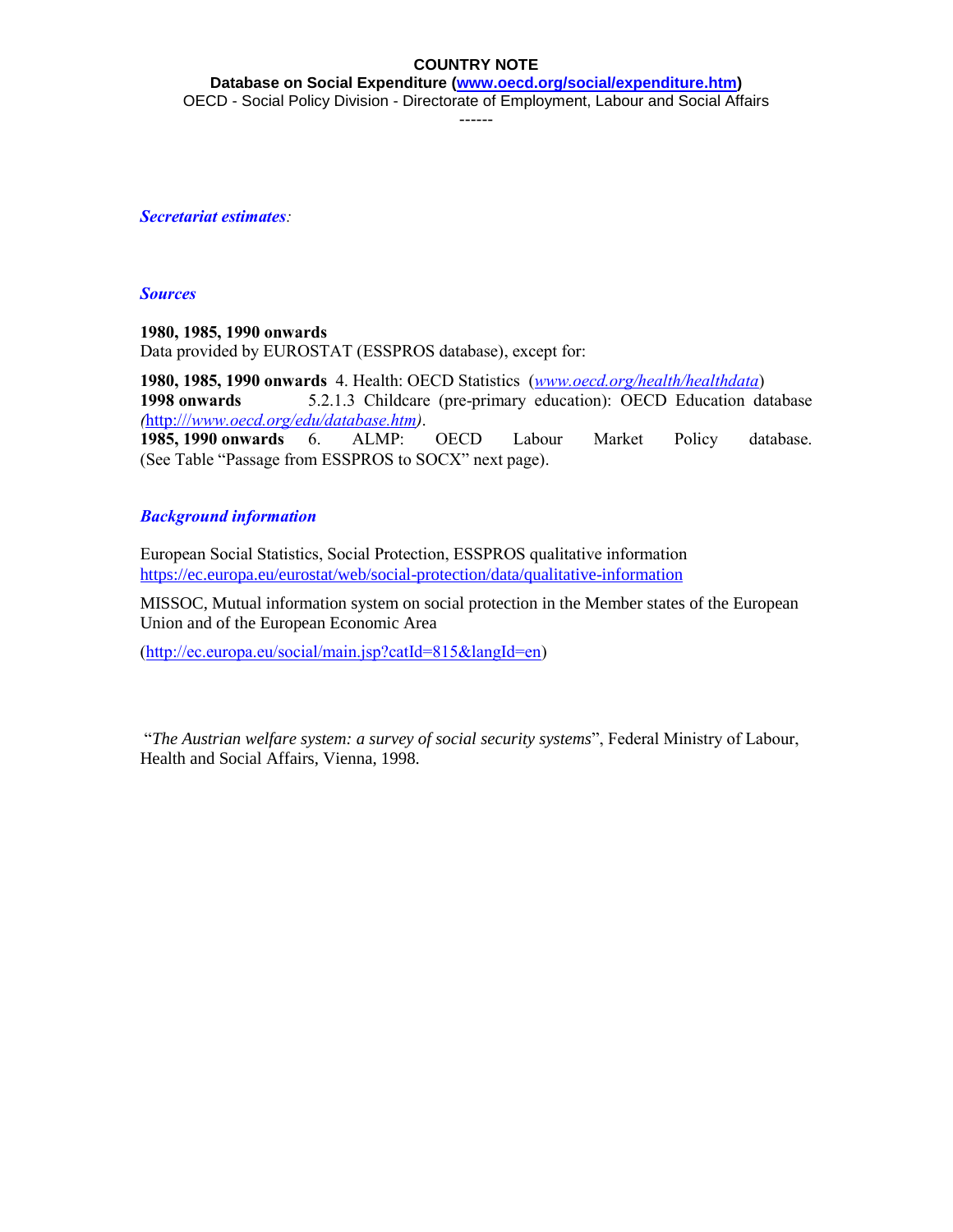**Database on Social Expenditure [\(www.oecd.org/els/social/expenditure\)](http://www.oecd.org/els/social/expenditure)**

OECD - Social Policy Division - Directorate of Employment, Labour and Social Affairs

------

#### **Passage from Esspros to SOCX (public / mandatory-voluntary private)**

**Austria, in millions of Euro**

|        |                   | ESSPROSS/SOCX                                                                                                                                                                                                                                                                                                                                         |                                                                  |                                                                                                                                                                                                                                                                                                                                                                                                                                                                                                                                                                                                            | Code                                     | 1990                                             | 1995                                  | 2000                                                                                                      | 2005                                      | 2006                                 | 2007                                          | 2008                                           | 2009                                          | 2010                                         | 2011                                   | 2012                                      | 2013                                                       | 2014                                          | 2015                                         | 2016                                        | 2017                                           |
|--------|-------------------|-------------------------------------------------------------------------------------------------------------------------------------------------------------------------------------------------------------------------------------------------------------------------------------------------------------------------------------------------------|------------------------------------------------------------------|------------------------------------------------------------------------------------------------------------------------------------------------------------------------------------------------------------------------------------------------------------------------------------------------------------------------------------------------------------------------------------------------------------------------------------------------------------------------------------------------------------------------------------------------------------------------------------------------------------|------------------------------------------|--------------------------------------------------|---------------------------------------|-----------------------------------------------------------------------------------------------------------|-------------------------------------------|--------------------------------------|-----------------------------------------------|------------------------------------------------|-----------------------------------------------|----------------------------------------------|----------------------------------------|-------------------------------------------|------------------------------------------------------------|-----------------------------------------------|----------------------------------------------|---------------------------------------------|------------------------------------------------|
|        | (1)               | <b>ESSPROS</b>                                                                                                                                                                                                                                                                                                                                        | Social protection benefits                                       |                                                                                                                                                                                                                                                                                                                                                                                                                                                                                                                                                                                                            | 1100000                                  | 34 473                                           | 49 531                                |                                                                                                           | 57 924 68 832 71 638 74 428 78 573 82 757 |                                      |                                               |                                                |                                               |                                              |                                        |                                           | 85 273 86 974 90 356 93 327 96 637 100 058 103 638 105 954 |                                               |                                              |                                             |                                                |
|        | (2)               | - ESSPROS                                                                                                                                                                                                                                                                                                                                             | Disability                                                       | Economic integration of the handicapped                                                                                                                                                                                                                                                                                                                                                                                                                                                                                                                                                                    | 1121114<br>1121122<br>1122114<br>1122122 | $\Omega$<br>$^{\circ}$<br>$^{\circ}$<br>$\Omega$ | C<br>$\Omega$<br>$\Omega$<br>$\Omega$ | 44<br>$\mathbf 0$<br>$\mathbf 0$<br>$\Omega$                                                              | 45<br>$\Omega$<br>0<br>0                  | 43<br>0<br>$\mathbf{0}$<br>$\Omega$  | 47<br>$\Omega$<br>$\mathbf 0$<br>$\Omega$     | 48<br>$\Omega$<br>$\mathbf{0}$<br>$\Omega$     | 53<br>$\mathbf 0$<br>$\mathbf 0$<br>$\Omega$  | 56<br>0<br>$\mathbf{0}$<br>$\Omega$          | 57<br>$\Omega$<br>$\Omega$<br>$\Omega$ | 58<br>$\mathbf 0$<br>$\Omega$<br>$\Omega$ | 60<br>$\mathbf 0$<br>$\Omega$<br>$\Omega$                  | 65<br>$^{\circ}$<br>$\mathbf 0$<br>$\Omega$   | 66<br>$\mathbf 0$<br>$\mathbf 0$<br>$\Omega$ | 68<br>$\mathbf{0}$<br>$\Omega$<br>$\Omega$  | 67<br>$\mathbf 0$<br>$\mathbf 0$<br>$^{\circ}$ |
|        | (3)               | - ESSPROS                                                                                                                                                                                                                                                                                                                                             | Sickness                                                         | Benefits in kind                                                                                                                                                                                                                                                                                                                                                                                                                                                                                                                                                                                           | 1111200<br>1112200                       | 7 2 7 9<br>$\mathbf 0$                           | 10 392<br>$\Omega$                    | 12 246<br>183                                                                                             | 14 900<br>152                             | 15 457<br>164                        | 16 385<br>158                                 | 17 486<br>182                                  | 17 969<br>194                                 | 18 299<br>190                                | 18 878<br>148                          | 19723<br>137                              | 20 081<br>144                                              | 20 906<br>151                                 | 21 682<br>157                                | 22 503<br>158                               | 23 614<br>161                                  |
|        | (4)               | - ESSPROS                                                                                                                                                                                                                                                                                                                                             | Unemployment                                                     | Cash - Vocational training allowance                                                                                                                                                                                                                                                                                                                                                                                                                                                                                                                                                                       | 1161114<br>1161121<br>1162114<br>1162121 | 50<br>$\mathbf 0$<br>$\mathbf 0$<br>$\Omega$     | 76<br>0<br>$^{\circ}$<br>$\Omega$     | 167<br>$\mathbf 0$<br>$\mathbf 0$<br>$\Omega$                                                             | 349<br>0<br>0<br>$\Omega$                 | 430<br>0<br>$\mathbf{0}$<br>$\Omega$ | 390<br>$\mathbf 0$<br>$\mathbf 0$<br>$\Omega$ | 378<br>$\mathbf 0$<br>$\mathbf{0}$<br>$\Omega$ | 539<br>$\mathbf 0$<br>$\mathbf 0$<br>$\Omega$ | 676<br>$^{\circ}$<br>$\mathbf 0$<br>$\Omega$ | 578<br>0<br>$\Omega$<br>$\Omega$       | 612<br>$^{\circ}$<br>$\Omega$<br>$\Omega$ | 702<br>$\mathbf 0$<br>$\mathbf 0$<br>$\Omega$              | 788<br>$\mathbf 0$<br>$\mathbf 0$<br>$\Omega$ | 680<br>0<br>0<br>$\Omega$                    | 688<br>$\mathbf{0}$<br>$\Omega$<br>$\Omega$ | 733<br>$\mathbf 0$<br>$\mathbf 0$<br>$\Omega$  |
|        |                   |                                                                                                                                                                                                                                                                                                                                                       |                                                                  | Benefits in kind                                                                                                                                                                                                                                                                                                                                                                                                                                                                                                                                                                                           | 1161200<br>1162200                       | 332<br>$\overline{2}$                            | 530<br>$\overline{2}$                 | 661<br>3                                                                                                  | 801<br>3                                  | 999<br>$\overline{A}$                | 1 0 1 7                                       | 1 0 7 9<br>$\mathbf{R}$                        | 1 1 7 6<br>$\Lambda$                          | 1 1 7 5<br>3                                 | 1 1 4 4<br>3                           | 1 1 6 3<br>$\mathcal{P}$                  | 1 2 0 4<br>$\mathcal{P}$                                   | 1 2 6 6<br>2                                  | 1 3 1 9<br>$\overline{2}$                    | 1 4 6 7<br>$\mathcal{P}$                    | 1556<br>$\overline{\phantom{0}}$               |
|        |                   | <b>ESSPROS</b>                                                                                                                                                                                                                                                                                                                                        | Scheme 31                                                        | Schüler- und Studentenbeihilfen (support for pupils and students)                                                                                                                                                                                                                                                                                                                                                                                                                                                                                                                                          |                                          | 90                                               | 138                                   | 157                                                                                                       | 212                                       | 220                                  | 228                                           | 248                                            | 225                                           | 223                                          | 232                                    | 239                                       | 236                                                        | 236                                           | 234                                          | 231                                         | 244                                            |
|        | (5)               | SOCX / Health                                                                                                                                                                                                                                                                                                                                         | HEALTH Public benefits in kind                                   |                                                                                                                                                                                                                                                                                                                                                                                                                                                                                                                                                                                                            | 40.10.4.0.0.0                            | 6846                                             | 9 9 4 8                               | 12 654                                                                                                    | 15 5 48                                   | 16 290                               | 17 319                                        | 18 376                                         | 18752                                         | 19 117                                       | 19631                                  | 20 569                                    | 20 892 21 687                                              |                                               | 22 467                                       | 23 362                                      | 24 301                                         |
|        | (6)               |                                                                                                                                                                                                                                                                                                                                                       | SOCX / EDU-EAG FAMILY Services<br>SOCX / EDU-EAG FAMILY Services | Child care (pre-primary education)<br>Child day care (pre-primary - adjustment for 6yo)                                                                                                                                                                                                                                                                                                                                                                                                                                                                                                                    | 40.10.5.2.1.3                            | m                                                | m                                     | $-137$                                                                                                    | $-154$                                    | $-151$                               | $-159$                                        | $-179$                                         | $-214$                                        | $-245$                                       | $-241$                                 | $-190$                                    | $-216$                                                     | $-226$                                        | $-236$                                       | $-248$                                      | $-270$                                         |
|        | (7)               | SOCX / ALMP                                                                                                                                                                                                                                                                                                                                           | ACTIVE LABOUR MARKET PROGRAMMES                                  |                                                                                                                                                                                                                                                                                                                                                                                                                                                                                                                                                                                                            | 40.10.6.0.0.0                            | #<br>431                                         | 656                                   | 1 0 7 8                                                                                                   | 1 5 3 0                                   | 1835                                 | 1835                                          | 1 901                                          | 2 3 2 8                                       | 2408                                         | 2 2 5 0                                | 2 2 9 7                                   | 2447                                                       | 2 6 2 5                                       | 2 5 5 4                                      | 2717                                        | 2877                                           |
|        | (8)               | $=$ SOCX<br><b>ESSPROS</b>                                                                                                                                                                                                                                                                                                                            | Scheme 19                                                        | MANDATORY PRIVATE SOCIAL EXPENDITURE<br>Arbeitgeber-lohnfort-zahlung bei Krankheit (Sick leave paid by the employ                                                                                                                                                                                                                                                                                                                                                                                                                                                                                          | 40.20.90.0.0.0                           | 1 573<br>1573                                    | 1912<br>1912                          | 1970<br>1970                                                                                              | 2 1 0 2<br>2 1 0 2                        | 2 1 0 4<br>2 104                     | 2 2 7 7<br>2 2 7 7                            | 2 4 3 9<br>2 4 3 9                             | 2 4 7 8<br>2 4 7 8                            | 2 4 5 9<br>2 4 5 9                           | 2 5 8 5<br>2 5 8 5                     | 2 5 9 3<br>2 5 9 3                        | 2 6 9 4<br>2694                                            | 2 600<br>2 600                                | 2753<br>2753                                 | 2794<br>2 7 9 4                             | 2896<br>2896                                   |
|        | (9)               | $=$ SOCX<br><b>ESSPROS</b>                                                                                                                                                                                                                                                                                                                            | Scheme 20                                                        | <b>VOLUNTARY PRIVATE SOCIAL EXPENDITURE</b><br>Sonstige Arbeitgeber-leistungen (company pension)                                                                                                                                                                                                                                                                                                                                                                                                                                                                                                           | 40.30.90.0.0.0                           | $\ddot{}$<br>1 4 3 7<br>583                      | 1720<br>679                           | 2 5 2 2<br>1 2 1 6                                                                                        | 2927<br>1 2 5 4                           | 3 1 8 9<br>1 4 5 5                   | 3526<br>1677                                  | 3794<br>1852                                   | 3888<br>1871                                  | 3 9 5 5<br>1913                              | 4 1 1 2<br>2 0 4 6                     | 4 2 7 9<br>2 1 1 9                        | 4 4 6 8<br>2 1 9 5                                         | 4705<br>2 3 2 4                               | 4912<br>2 4 6 7                              | 5 0 3 7<br>2 5 2 2                          | 5 2 7 2<br>2 6 3 4                             |
|        | (10)              | SOCX / Health                                                                                                                                                                                                                                                                                                                                         |                                                                  | HEALTH Voluntary private insurance, benefits in kind                                                                                                                                                                                                                                                                                                                                                                                                                                                                                                                                                       | 40.30.4.2.0.0                            | 854                                              | 1 0 4 2                               | 1 306                                                                                                     | 1 673                                     | 1 7 3 4                              | 1849                                          | 1942                                           | 2 017                                         | 2 0 4 2                                      | 2 0 6 7                                | 2 160                                     | 2 2 7 3                                                    | 2 3 8 0                                       | 2 4 4 5                                      | 2 5 1 6                                     | 2637                                           |
| $=$    | (11)              | <b>SOCX</b>                                                                                                                                                                                                                                                                                                                                           | PUBLIC SOCIAL EXPENDITURE                                        |                                                                                                                                                                                                                                                                                                                                                                                                                                                                                                                                                                                                            | 40.10.90.0.0.0                           | #<br>31 841                                      |                                       | 46 405 54 870 65 937 68 737 71 239 74 957 79 116 81 558 82 942 86 386 89 130 92 383 95 482 99 036 100 954 |                                           |                                      |                                               |                                                |                                               |                                              |                                        |                                           |                                                            |                                               |                                              |                                             |                                                |
| Notes: | (1)               |                                                                                                                                                                                                                                                                                                                                                       |                                                                  | "ESSPROS / Social protection benefits" are Total ESSPROS expenditures (1000000) less Administration costs (1200000) and other expenditure (1400000, property income and other).                                                                                                                                                                                                                                                                                                                                                                                                                            |                                          |                                                  |                                       |                                                                                                           |                                           |                                      |                                               |                                                |                                               |                                              |                                        |                                           |                                                            |                                               |                                              |                                             |                                                |
|        | (2)<br>(3)<br>(4) |                                                                                                                                                                                                                                                                                                                                                       |                                                                  | The ESSPROS data within "Disability / Economic integration of the handicapped" are not included in SOCX database to avoid double counting with SOCX "Active Labour Market Programmes / Measures for the disabled".<br>The ESSPROS data within "Sickness / Benefits in kind" are not included in SOCX database to avoid double counting with SOCX "Health / Benefits in kind".<br>The ESSPROS data within "Unemployment / Cash Vocational training allowance" "Unemployment / Benefits in kind" are not included in SOCX database to avoid any double counting with SOCX "Active Labour Market Programmes". |                                          |                                                  |                                       |                                                                                                           |                                           |                                      |                                               |                                                |                                               |                                              |                                        |                                           |                                                            |                                               |                                              |                                             |                                                |
|        | (5)<br>(6)<br>(7) | SOCX Health benefits in kind are from "OECD Health Data (www.oecd.org/health/healthdata)".<br>SOCX includes public spending on pre-primary education from OECD education database, unless such data are already included in "5.2.1. Day care services".<br>SOCX Active Labour Market Programmes are from "OECD database on labour market programmes". |                                                                  |                                                                                                                                                                                                                                                                                                                                                                                                                                                                                                                                                                                                            |                                          |                                                  |                                       |                                                                                                           |                                           |                                      |                                               |                                                |                                               |                                              |                                        |                                           |                                                            |                                               |                                              |                                             |                                                |
|        | (8)<br>(9)        | Spending on some programmes recorded under the schemes below are categorised as Mandatory private in SOCX<br>Spending on some programmes recorded under the schemes below are categorised as Voluntary private in SOCX (9) Includes (10).                                                                                                             |                                                                  |                                                                                                                                                                                                                                                                                                                                                                                                                                                                                                                                                                                                            |                                          |                                                  |                                       |                                                                                                           |                                           |                                      |                                               |                                                |                                               |                                              |                                        |                                           |                                                            |                                               |                                              |                                             |                                                |
|        | (10)              |                                                                                                                                                                                                                                                                                                                                                       |                                                                  | SOCX Private insurance Health benefits in kind are from "OECD Health Data (www.oecd.org/health/healthdata)".                                                                                                                                                                                                                                                                                                                                                                                                                                                                                               |                                          |                                                  |                                       |                                                                                                           |                                           |                                      |                                               |                                                |                                               |                                              |                                        |                                           |                                                            |                                               |                                              |                                             |                                                |
|        | (11)              |                                                                                                                                                                                                                                                                                                                                                       | $=(1)-(2)-(3)-(4)+(5)+(6)+(7)-(8)-(9)+(10)$                      |                                                                                                                                                                                                                                                                                                                                                                                                                                                                                                                                                                                                            |                                          |                                                  |                                       |                                                                                                           |                                           |                                      |                                               |                                                |                                               |                                              |                                        |                                           |                                                            |                                               |                                              |                                             |                                                |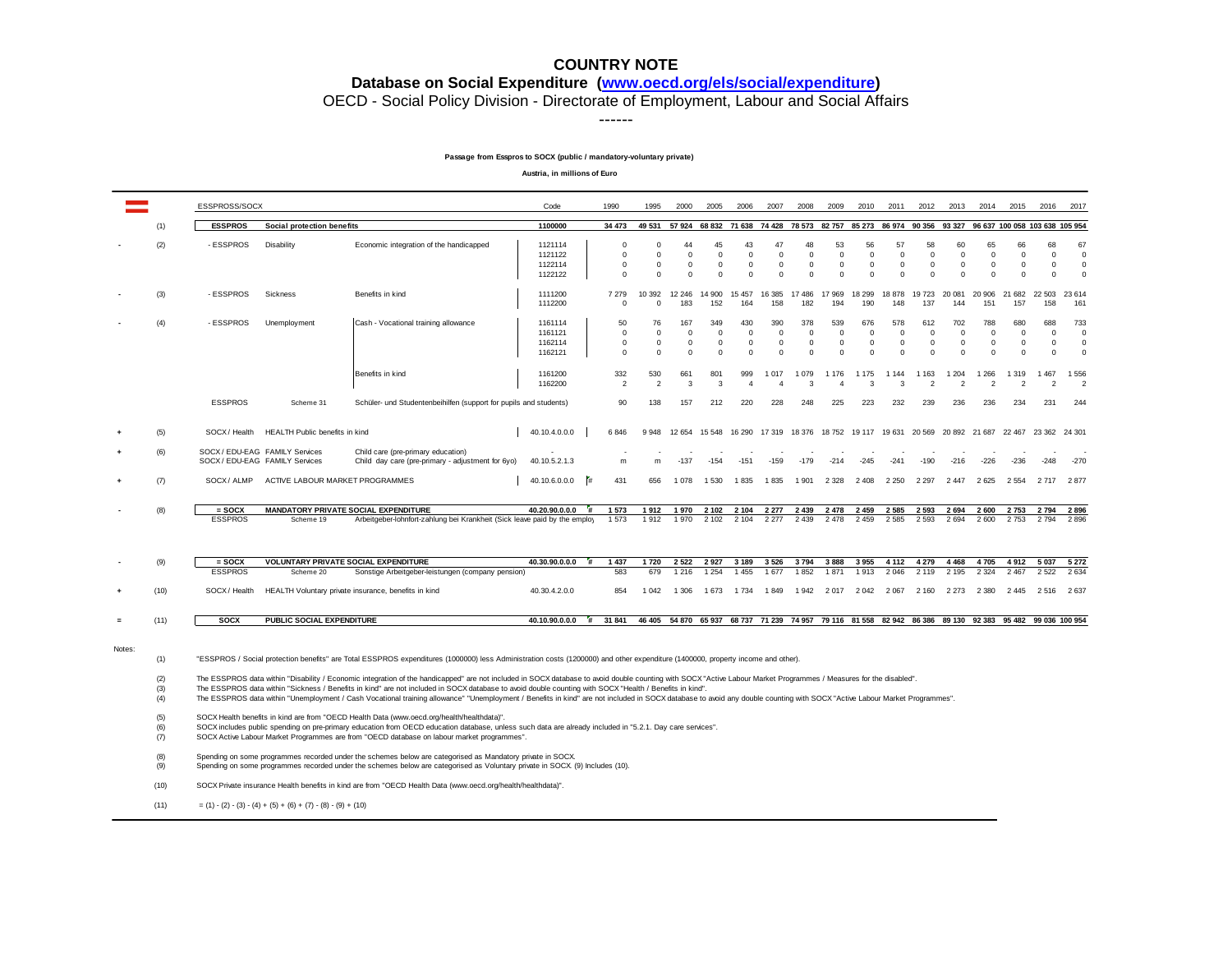**Database on Social Expenditure [\(www.oecd.org/els/social/expenditure\)](http://www.oecd.org/els/social/expenditure)**

OECD - Social Policy Division - Directorate of Employment, Labour and Social Affairs

------

# **AUSTRIA**

| Code                                                   | <b>Title of the programme</b>                                 | Description of the programme and attached notes                                                                                                                                                                                                                                                                                                                                                                                                                                                                                                                              |
|--------------------------------------------------------|---------------------------------------------------------------|------------------------------------------------------------------------------------------------------------------------------------------------------------------------------------------------------------------------------------------------------------------------------------------------------------------------------------------------------------------------------------------------------------------------------------------------------------------------------------------------------------------------------------------------------------------------------|
|                                                        | <b>OLD AGE</b>                                                |                                                                                                                                                                                                                                                                                                                                                                                                                                                                                                                                                                              |
| 40.10.1.1.1.1                                          | Employees and self-employed                                   | Old age pension is payable to persons retiring at the statutory<br>retirement age, i.e. 65 for men and 60 for women. There are<br>supplements for low-income claimants. The payment rate is income<br>dependant and also depends on the length of time insured and the<br>age at when claim is made.                                                                                                                                                                                                                                                                         |
|                                                        | 40.10.1.1.1.6 Pensions Civil servants                         | The desegregation for social expenditure pertaining to civil<br>servants in "Old age cash benefits", "Disability cash benefits" and<br>"Survivors" is estimated by Austrian authorities.                                                                                                                                                                                                                                                                                                                                                                                     |
|                                                        | 40.10.1.1.2.1 Anticipated old-age pension                     | This pension makes it possible to retire before reaching the<br>standard retirement age when having gathered enough insurance<br>months. The minimum insurance period is 37.5 insured years or 35<br>mandatory insured years.                                                                                                                                                                                                                                                                                                                                                |
| 40.10.1.1.2.4                                          | Partial pension                                               | Persons who meet the criteria for early retirement due to a<br>sufficiently long contributory record and who reduce their working<br>hours are entitled to a partial pension at a rate of 50 or 70 % of the<br>full pension depending on the reduction in working hours.                                                                                                                                                                                                                                                                                                     |
| 40.10.1.1.3.1<br>40.10.1.1.3.2<br>and<br>40.10.1.1.3.3 | Care allowance                                                | The care allowance is financed from general tax revenue. Up to and<br>including 1992, Care was registered under Versorgungsgesetze and<br>Sozialleistungen der Länder. Since 1993, it has been registered<br>under Bundesplegegeld.                                                                                                                                                                                                                                                                                                                                          |
| 40.10.1.2.2.0                                          | Other benefits in kind                                        | They include home help, meals on wheels, home cleaning, visiting<br>service, laundry service, repair service, week-end help, and mobile<br>nurses and nursing care.                                                                                                                                                                                                                                                                                                                                                                                                          |
| 2.                                                     | <b>SURVIVORS</b>                                              |                                                                                                                                                                                                                                                                                                                                                                                                                                                                                                                                                                              |
| 40.10.2.1.1.1<br>and<br>40.10.2.1.1.2                  | Employees and self-employed                                   | The percentage ranges between 40 and 60 $\%$ as a function of the<br>level of family income at the time of death, persons with small and<br>medium incomes being protected suffering losses.                                                                                                                                                                                                                                                                                                                                                                                 |
| 3.                                                     | <b>INCAPACITY RELATED BENEFITS</b>                            | (Disability, Occupational injury and disease, Sickness)                                                                                                                                                                                                                                                                                                                                                                                                                                                                                                                      |
| 40.10.3.1.1.1<br>and<br>40.10.3.1.1.2                  | Employees and self-employed                                   | In terms of the Disabled Employment Act, a person with a reduced<br>work-capacity of at least 50 % is considered disabled. The<br>disability pension is granted for a period of 24 months. A new<br>application must be made to extend the period.                                                                                                                                                                                                                                                                                                                           |
| 40.10.3.1.4.1                                          | Sickness benefits                                             | These expenditures are paid through the "Soziale<br>Krankenversicherung". The mandatory expenditure is paid by<br>employers for the first 6 to 12 weeks of sickness. They are rather<br>included in "Sick leave paid by the employer". Up to and including<br>1994 data for "Sick leave paid by the employer" are estimates<br>based on 1993 data from the sickness insurance institutions.<br>Generally the legally stipulated minimum time period is 52 weeks.<br>According to the insurance funds' statute, however, the sickness<br>benefit can be extended to 78 weeks. |
|                                                        | 40.10.3.1.4.2 Institutions for the assistance for sick people | There is statutory entitlement for employees and civil servants to<br>paid leave from work when they have to nurse a sick family<br>member (spouse or cohabite, children adopted or foster children,<br>parents or grandparents) residing in the same household. Within<br>one year, employees are entitled to a total of one week of paid<br>nursing leave.                                                                                                                                                                                                                 |
| 40.10.3.1.5.7<br>and<br>40.10.3.1.5.8                  | Early retirement benefit due to reduced<br>capacity to work   | Early retirement is possible on reaching the age of 55 regardless of<br>sex if the same or similar occupation was pursued throughout the<br>last 15 years (vocational protection); the working capacity for this<br>vocation must be reduced by at least 50 per cent. It replaces the<br>invalidity pension for employees aged over 55.                                                                                                                                                                                                                                      |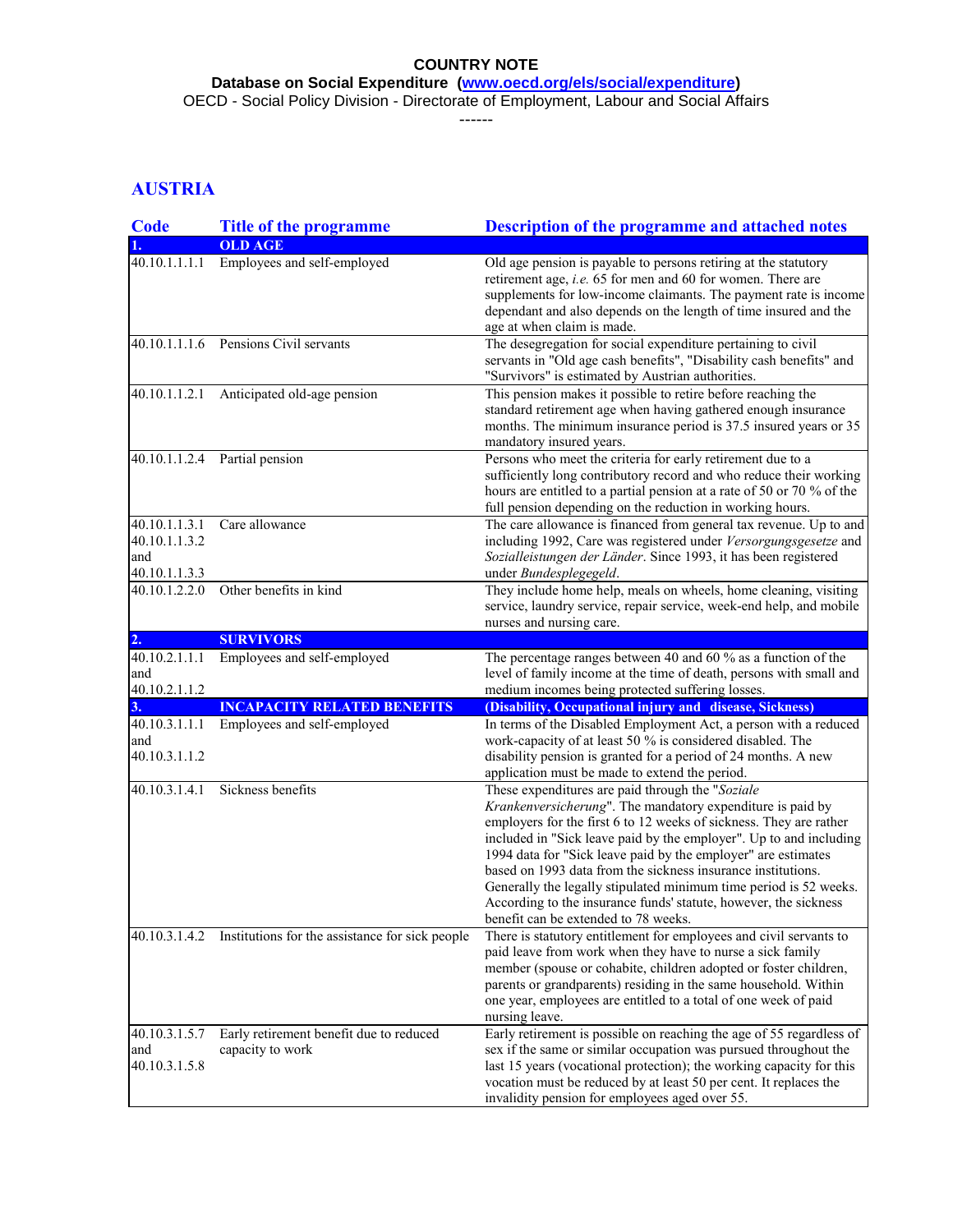#### **Database on Social Expenditure [\(www.oecd.org/els/social/expenditure\)](http://www.oecd.org/els/social/expenditure)**

OECD - Social Policy Division - Directorate of Employment, Labour and Social Affairs

------

| 40.20.3.1.4.1                        | Sick leave paid by the employer                                | See 40.10.3.1.4.1 above.                                                                                                                                                                                                                                                                                                                                                                                                                                                                                                                                                                                                                                                                                  |
|--------------------------------------|----------------------------------------------------------------|-----------------------------------------------------------------------------------------------------------------------------------------------------------------------------------------------------------------------------------------------------------------------------------------------------------------------------------------------------------------------------------------------------------------------------------------------------------------------------------------------------------------------------------------------------------------------------------------------------------------------------------------------------------------------------------------------------------|
|                                      | <b>HEALTH</b>                                                  |                                                                                                                                                                                                                                                                                                                                                                                                                                                                                                                                                                                                                                                                                                           |
| 40.10.4.2.0.0                        | Public expenditure on health                                   | Public expenditure on health care: health expenditure incurred by<br>public funds. Public funds are state, regional and local Government<br>bodies and social security schemes. Public capital formation on<br>health includes publicly financed investment in health facilities<br>plus capital transfers to the private sector for hospital construction<br>and equipment. See OECD Health Statistics.                                                                                                                                                                                                                                                                                                  |
| 40.30.4.2.0.0                        | Voluntary private expenditure on health                        | Expenditure on health incurred by private insurance funds (both<br>private social insurance and all other private insurance funds). See<br>See OECD Health Statistics.                                                                                                                                                                                                                                                                                                                                                                                                                                                                                                                                    |
| 5.                                   | <b>FAMILY</b>                                                  |                                                                                                                                                                                                                                                                                                                                                                                                                                                                                                                                                                                                                                                                                                           |
| 40.10.5.1.1.1                        | Child benefit (tax system)                                     | Fiscal family benefit which takes into account the reduced<br>economic ability of persons liable to tax and obligated to pay<br>maintenance for their children                                                                                                                                                                                                                                                                                                                                                                                                                                                                                                                                            |
| 40.10.5.1.1.5                        | Family support (egalitarian benefits)                          | Includes:                                                                                                                                                                                                                                                                                                                                                                                                                                                                                                                                                                                                                                                                                                 |
|                                      |                                                                | Family allowance:<br>Financial support of families with children. The amount depends on<br>the amount of children, their age, a possible handicap and the<br>income of the family. The family allowance can be claimed twelve<br>times a year (between $\epsilon$ 111.80 and $\epsilon$ 162.00 per month (2017),<br>with a monthly supplement of $\in 20.00$ for low-income families; in<br>September each year a lump sum of $\epsilon$ 100 is paid for children aged<br>6-15 years. In case of a considerable handicap of a child the family<br>allowance is raised monthly by $\in$ 152.90 (2017).<br>On principle family allowance can be obtained until completion of<br>the age of 18 of the child. |
|                                      |                                                                | Child-care benefit<br>Aimed at (partially) satisfy the costs for the care of infants.<br>The right to child-care allowance begins with the month of birth<br>and lasts until the age of at most 36 months of the child if the<br>parents share the benefit. In the case only one parent receives the<br>child-care allowance, the benefit lasts only until the age of 30<br>months.                                                                                                                                                                                                                                                                                                                       |
| 40.10.5.1.2.1<br>to<br>40.10.5.1.2.3 | Maternity/parental leave benefits and aid at<br>child birth    | Maternity benefit is granted by the health insurance institution for<br>employed mothers or a temporary help allowance for self-<br>employed mothers. These benefits are granted for eight weeks<br>before and after giving birth (12 weeks in case of premature and<br>multiple births). Parental leave benefit is the main income<br>replacement payment available to dependent workers and civil<br>servants who intend to personally provide care for their children<br>after the maternity allowance period. Aid at child birth (birth grant)<br>was cancelled in general as from 1997; residual amounts from 1998<br>onwards are for special cases.                                                 |
| 40.10.5.2.1.1                        | Child day care (Kindergarten)                                  | In order to help parents to be gainfully employed, the Public<br>Employment Service grants a child care subsidy to low income<br>parents which contributes towards the cost of child care. The<br>benefit is financed by the unemployment insurance system. It is<br>under the responsibility of the Länder.                                                                                                                                                                                                                                                                                                                                                                                              |
| 6.                                   | <b>ACTIVE LABOUR MARKET</b>                                    |                                                                                                                                                                                                                                                                                                                                                                                                                                                                                                                                                                                                                                                                                                           |
|                                      | <b>PROGRAMMES</b>                                              |                                                                                                                                                                                                                                                                                                                                                                                                                                                                                                                                                                                                                                                                                                           |
|                                      | See OECD Labour Market Policy database.<br><b>UNEMPLOYMENT</b> |                                                                                                                                                                                                                                                                                                                                                                                                                                                                                                                                                                                                                                                                                                           |
| 7.<br>40.10.7.1.1.1                  | Unemployment benefits                                          | The minimum qualifying period for the first spell of unemployment<br>is 52 weeks of insurance within the last 24 months. For<br>unemployed persons under the age of 25, the qualifying period is<br>26 weeks within the last 12 months.                                                                                                                                                                                                                                                                                                                                                                                                                                                                   |